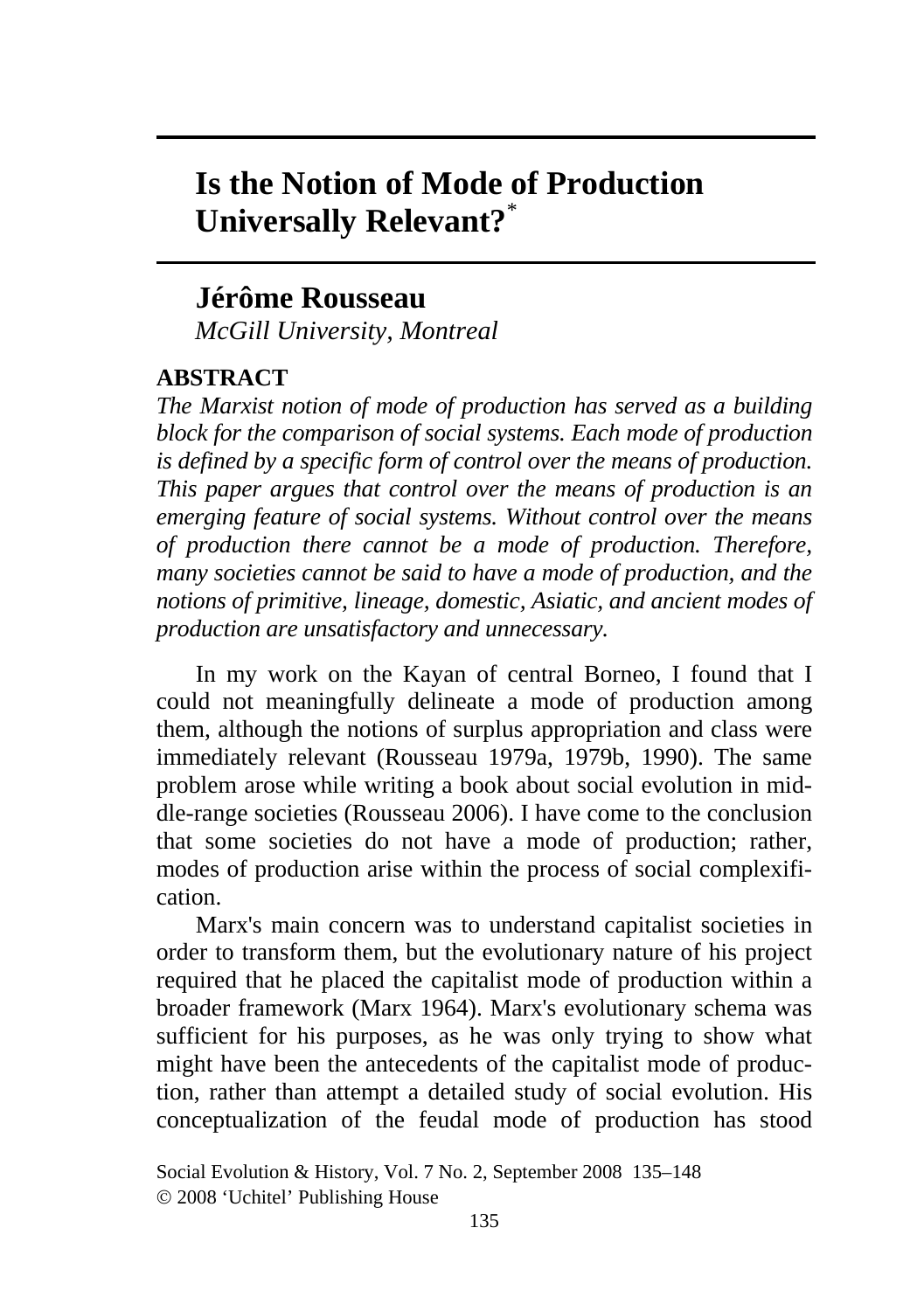the test of time, because it was an essential step in understanding the rise of capitalism. By contrast, his other modes of production were sketchier and of more limited heuristic value, in particular for stateless societies.

## **SURPLUS APPROPRIATION**

In a first step, we need to clarify our understanding of appropriation. I define surplus appropriation as follows. A productive unit controls, and uses for its own needs, part of what it produces; the rest, which is appropriated by another entity, is surplus<sup>1</sup>. Surplus is not defined according to the producer's needs: it corresponds to the product of labour not directly controlled by the producer. Part of the surplus may be used to satisfy the producer's needs (we may benefit from the taxes we pay, but taxes are not under our control). Savings are not surplus, because they remain under the producer's control.

Surplus appropriation can take several forms. Woodburn (1982) has shown that there are two basic economic frameworks: immediate- and delayed-return economies. In *immediate-return*  systems, found only among simple hunter-gatherers, the basic principle is 'From everyone according to their ability to everyone according to their needs'. As a consequence, their social groupings are flexible; individuals can choose with whom they associate; people are not dependent on specific others for their basic requirements; relationships between people stress sharing and mutuality, but there are no long-term commitments; access to territory is open to all. As a consequence, surplus appropriation takes the form of demand sharing, a form of foraging in which the desired object is obtained through a person rather than from nature. Demanding gifts is an expression of egocentrism: 'I want, so give me'. The demand is not motivated by a desire to fit in a network of reciprocity. In some cases, it verges on tolerated theft (Blurton Jones 1987). In other cases, demand sharing occurs successfully because the giver and the recipient do not value equally what is shared. For instance, a hunter who has killed a large animal might be keen to secure a portion to feed his family, but the rest of the catch has a higher marginal value for others who want to eat now; the hunter cannot reasonably refuse them. To put it another way, in immediate-return societies, the fact of having worked to obtain a resource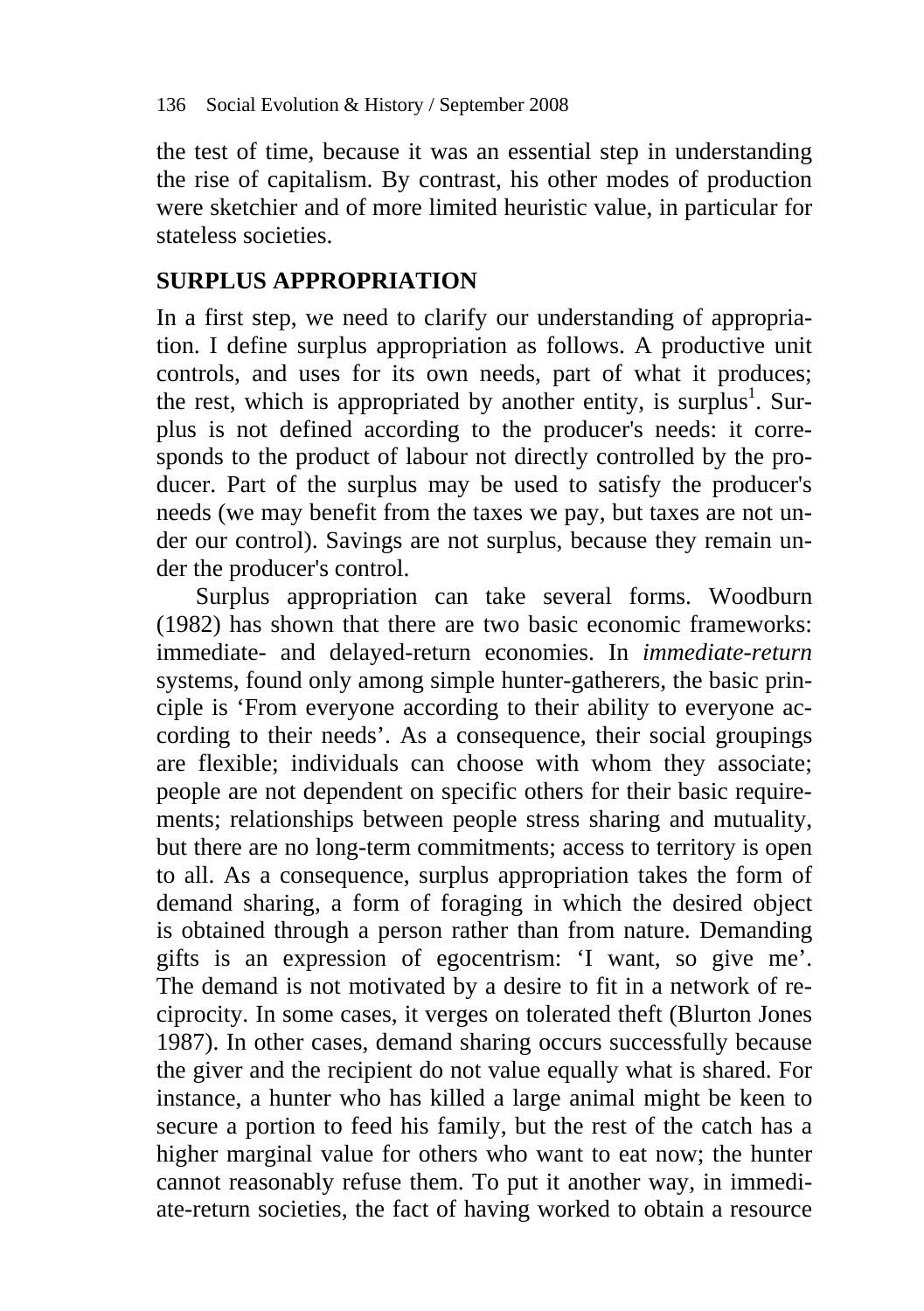does not establish a right over it. As a consequence, there is no accumulation of personal possessions, even if these are small and portable. In immediate-return systems, demand-sharing evolves into generalized reciprocity, which is demand sharing to which has been added the ethical injunction to share with others.

*Delayed-return* systems arise in order to limit and ideally prevent demand sharing. All human societies except simple huntergatherers are regulated by delayed-return systems. In delayedreturn systems, people hold rights over assets: technical facilities used in production (*e.g.,* boats, nets, stockades); processed and stored food or materials; wild products improved by human labour (*e.g.,* tended wild food-producing plants); and rights held by men over female kin who are bestowed in marriage on other men (Woodburn 1982: 432–433). Delayed-return systems 'imply binding commitments and dependencies between people' (*Ibid.:* 433), because they require long-term organization. Producers require the support of others in order to secure the product of their labour. Co-operation is no longer a series of discrete events, but a chain of exchanges. A consequence of co-operation is the development of established social groupings (permanent villages, kinship groups, clans, and established marital exchanges) (*Ibid.:* 433). Co-operation increases group stability, because it is easier to cooperate with the same people over a long time. Stability sharpens group identity; distinct groups can develop divergent interests (*e.g.,* mutually exclusive village territories).

In delayed-return systems, producers have a right over the product of their labour *because* it is the product of their labour. While the emergence of notions of property helps to limit scrounging, it does not prevent surplus appropriation. In fact, it can have the opposite effect. This is evident in the internal dynamics of domestic units.

### *Domestic units in delayed-return systems*

Domestic units exist because spouses establish long-term commitments to each other and to their children. In all societies, a) a gender-based division of labour exists; b) children are not able to look after themselves; c) elderly parents may become less productive. In immediate-return systems, this internal diversity is easily accommodated within the framework of generalized reciprocity: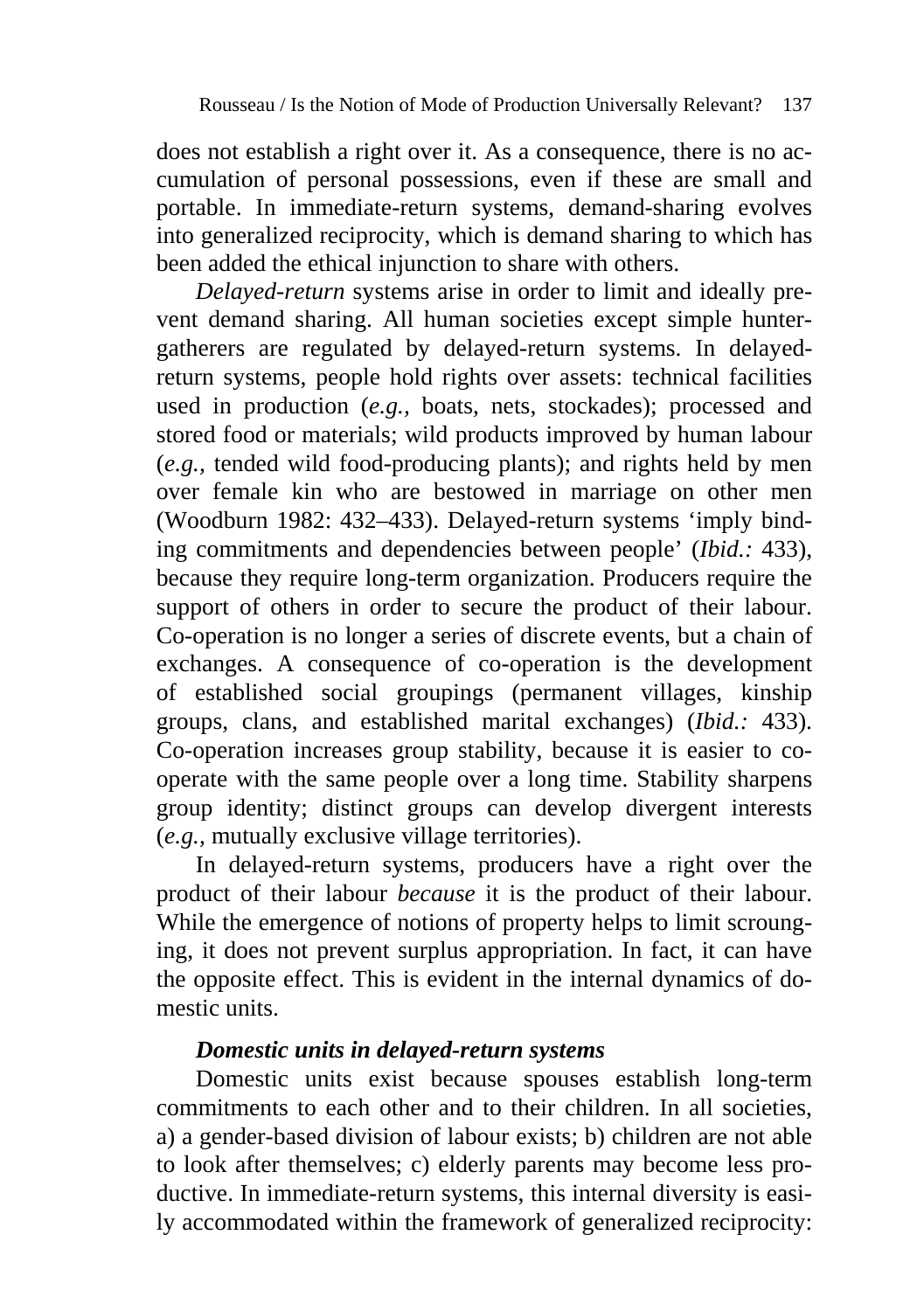if it is permissible to scrounge from everyone, this is even more true within the domestic unit.

By contrast, delayed-return systems replace generalized reciprocity with accountable reciprocity: an account is kept of what has been received and given so that they are ideally equal. However, this is not feasible within domestic units because of the varying productivity of their members on the basis of gender and especially age. Therefore, generalized reciprocity persists within the domestic unit. In order to insulate the two forms of reciprocity, domestic units must become economic corporations in which all members share what has been produced by its active members.

Since the domestic unit is a corporation, there is an incentive to intensify production, because the unit retains the product of its labour. This can be achieved in a variety of ways: people can work harder; they can also seek to increase the number of economicallyactive members by retaining their adult children and the latter's spouses. Members of a domestic unit may interact in a spirit of mutuality and respect, but the fact that it is an economic corporation may become an opportunity for surplus appropriation *within* the domestic unit. For instance, in some societies of highland New Guinea, polygynous men benefited from their wives' labour in order to engage in activities from which they derived prestige and material advantage (Rousseau 2006: 117–135).

Surplus appropriation can also occur beyond the domestic unit on the basis of political differentials. Among the Kayan of central Borneo, commoners perform corvées for their aristocratic chiefs; this is justified by the chief's role in managing community affairs. The justification for surplus appropriation is entirely political: chiefs do not control the means of production. Indeed, when I did fieldwork there, the population density was very low (less than 0.5 per km<sup>2</sup> in 1970); more agricultural land was available than people could use (Rousseau 2006: 171–178).

Surplus appropriation can exist without control over the means of production; the latter is an emerging feature that appears *as a consequence* of pre-existing surplus appropriation. Resource scarcity may be a trigger for developing control over the means of production, but in some cases, scarcity is more a pretext than the reason for it: people who have found ways to benefit from the la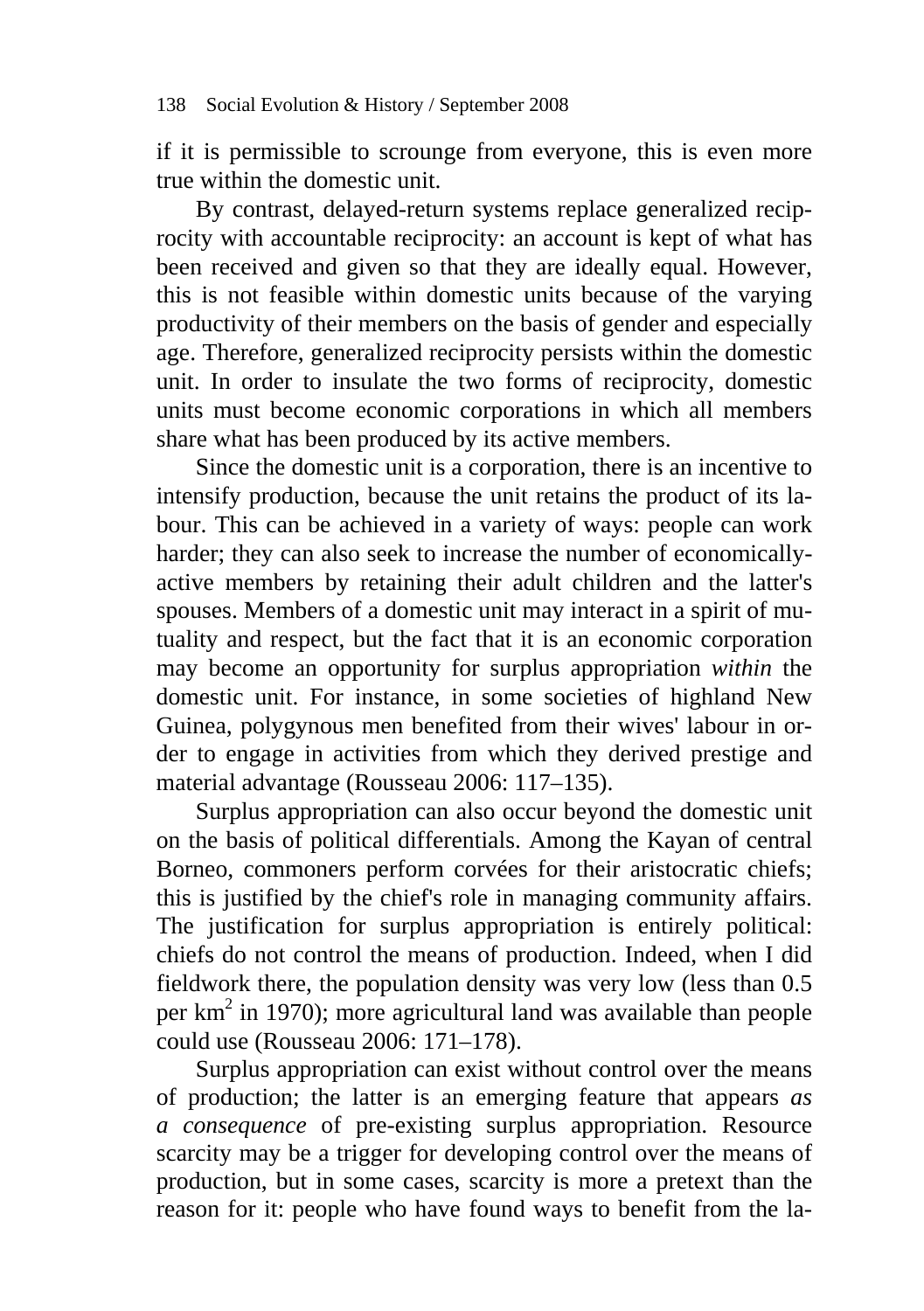bour of others realize the potential of controlling the means of production.

If control over the means of production is an emergent feature of social evolution, it follows that the notion of mode of production is not applicable to all societies, because control over the means of production is part of its definition.

# **CONTROL OVER THE MEANS OF PRODUCTION**

The notion of mode of production hinges on control over the means of production. Hindess and Hirst's formulation can serve as a starting point.

> A mode of production is an articulated combination of relations and forces of production structured by the dominance of the relations of production. The relations of production define a specific mode of appropriation of surplus-labour and the specific form of social distribution of the means of production corresponding to that mode of appropriation of surplus-labour (Hindess and Hirst 1975:  $9-10$ ).

On the basis of this general notion, specific modes of production have been identified: primitive, ancient, Asiatic, feudal, capitalist, and socialist. The feudal and capitalist modes of production are clearly conceived and specify precisely the relationship between surplus appropriation and control over the means of production. To varying degrees, the other notions are deficient in this respect.

The concept of primitive mode of production (also called foraging or communal mode of production) is characterized by the collective appropriation of surplus on the basis of collective control over the means of production. This conceptualization is both unconvincing and teleological. It is unconvincing because there rarely is a concept of ownership of the means of production in immediate-return societies; in any case, surplus extraction (in the form of demand sharing) is never justified by collective ownership. Demand sharing occurs at the intersection of individual wants and the need to maintain good relations with one's neighbours. The notion of primitive mode of production is teleological: because our society is framed by the capitalist mode of production, which replaced feudalism, Marxism has made the inference that one could extend the conceptual framework backward *ad infinitum*. The notion of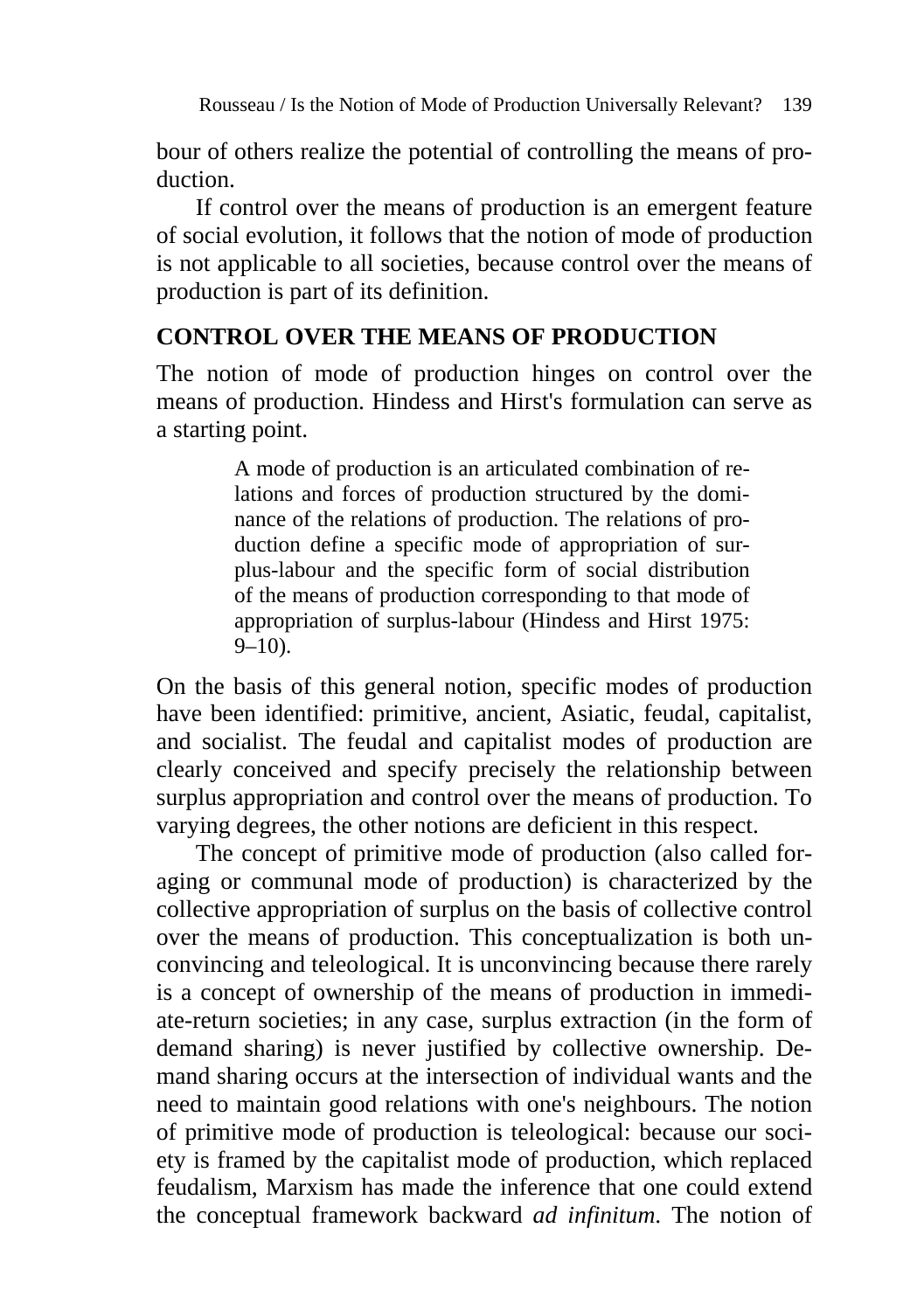primitive mode of production does not add anything to our understanding of such societies; indeed, it is less effective than 'immediate return economy' and 'demand sharing'<sup>2</sup>.

The classical Marxist framework made a broad jump from primitive to ancient or Asiatic modes of production, which anthropologists found unsatisfactory, because it treated as an undifferentiated mass very diverse middle-range societies. In the 1960s, Claude Meillassoux made an attempt to fill this gap by developing the notion of lineage mode of production (1960; see also Rey 1975). According to its proponents, the lineage mode of production is organised around the lineage<sup>3</sup>, which is the unit of production, consumption, and reproduction. An individual exists as a social agent by virtue of membership in the lineage. Marriages are arrangements between lineages. The lineage is under the control of its elders who derive their power internally from their stewardship over the means of production, and externally from their control over marital arrangements. The lineage mode of production is characterised by a division of labour on the basis of age and sex, which implies the subordination of women and junior men. Production is primarily for use rather than exchange. A lineage mode of production exists when lineages exchange valuables and the subordinate members of the lineage give to the senior members in order for this exchange to take place. The exchange appears to be the *raison d'être* of the transfer of goods, when it is only the pretext (Testart 1985: 239–240). The notion of lineage mode of production seems to satisfy the general criteria for defining a mode of production, insofar as elders have control over the means of production. However, 'control over the labor of individual human beings is more important than control over the means of production in defining the relations of production' (Yanagisako and Collier 1987: 20).

In other words, the link between surplus extraction and control over the means of production is tenuous. While the notion of lineage mode of production implies that lineage elders control junior members because of their control over the means of production, it is more economical to turn the statement around: lineage elders have some control over the means of production *because* they control junior members. In other words, surplus extraction occurs because of a political relation, as it does among the Kayan, not because of control over the means of production. The notion of line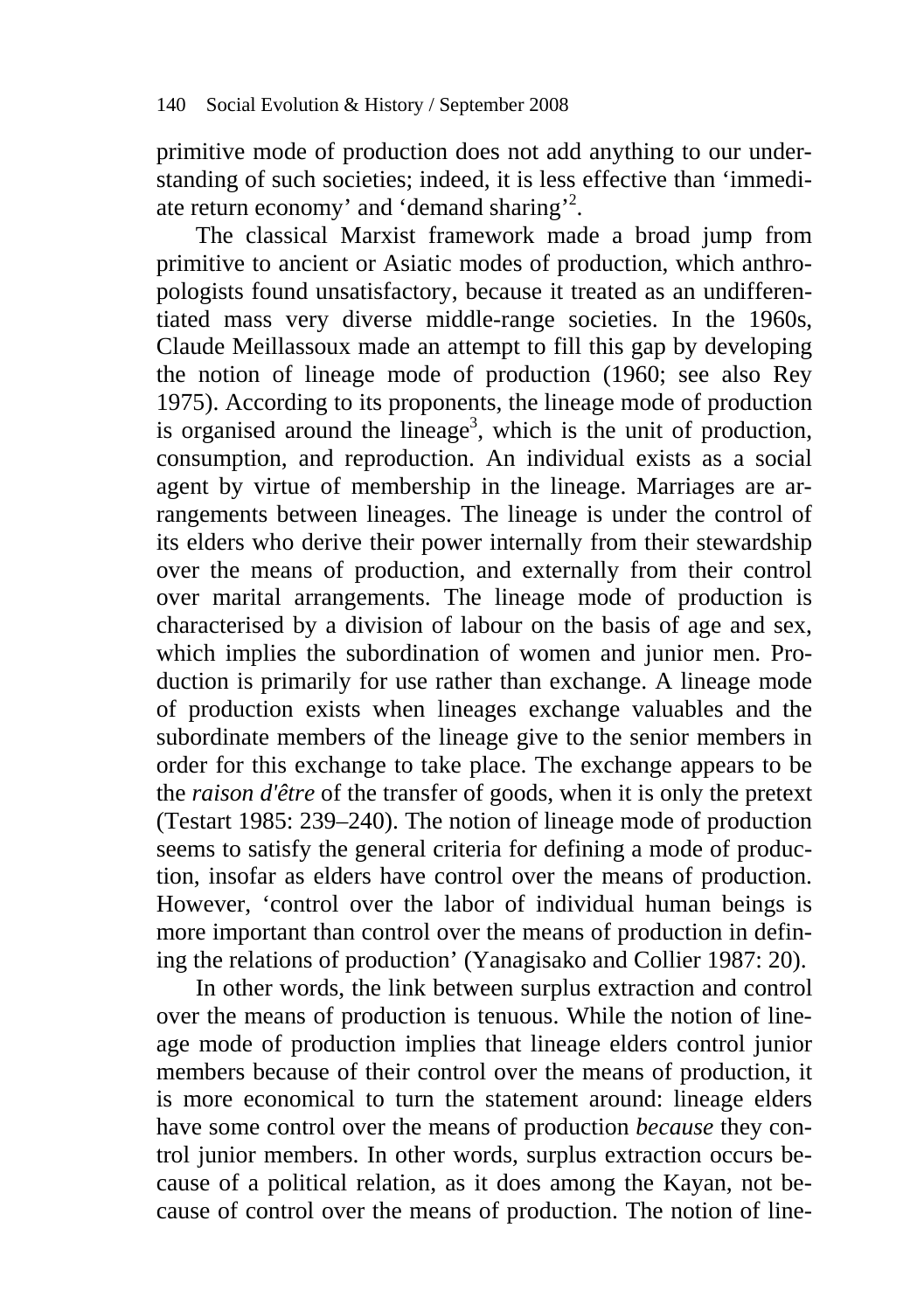age mode of production is problematic because it is not linked to effective control over the means of production. Therefore, it does not describe a mode of production, but a form of domination: lineage elders control juniors because they control the political process (including marital arrangements). The notion of lineage mode of production exists only because of an *a priori* assumption that the mode of production framework is essential to understand all societies.

As an alternative to the primitive and lineage modes of production, Marshall Sahlins has proposed the domestic mode of production (1972), in which 'production is entirely directed towards the household's internal requirements' (Layton 1997: 134), hence there is no surplus extraction. The domestic mode of production has no heuristic value, because it argues '*a priori* that all kinds of domestic production are determined by kinds of values qualitatively different from, say, capitalist production' (Donham 1981: 528). It is also radically flawed because surplus extraction already exists among the simplest hunter-gatherers in the form of demand sharing and generalised reciprocity. Furthermore, Sahlins assumes that the domestic mode of production is characterised by 'economies organized by domestic groups and kinship relations' (Sahlins 1972: 41). In fact, the economic importance of domestic groups and kinship varies significantly from society to society (Rousseau 2006: 190–193).

The domestic mode of production has been used by non-Marxist anthropologists to characterize a broad variety of stateless societies, but it is particularly deficient in explaining economic change. For instance, a proponent of the concept might say that, in 1970, the Kayan operated mostly on the basis of a domestic mode of production, insofar as the bulk of their production was for familial use and supra-familial exchange systems also satisfied domestic needs. In particular, when a hunter killed a large animal, it was shared between several domestic units on the basis of a formal distribution system in which each unit received a specific portion of the catch. In 1972, this system collapsed when traders arrived in boats equipped with refrigerators to buy meat and fish. Within a few months of the traders' arrival, meat distribution ceased to be an obligation and became merely an occasional virtuous distribution on the part of a few generous hunters. From the viewpoint of the domestic mode of production, this change must be seen as the con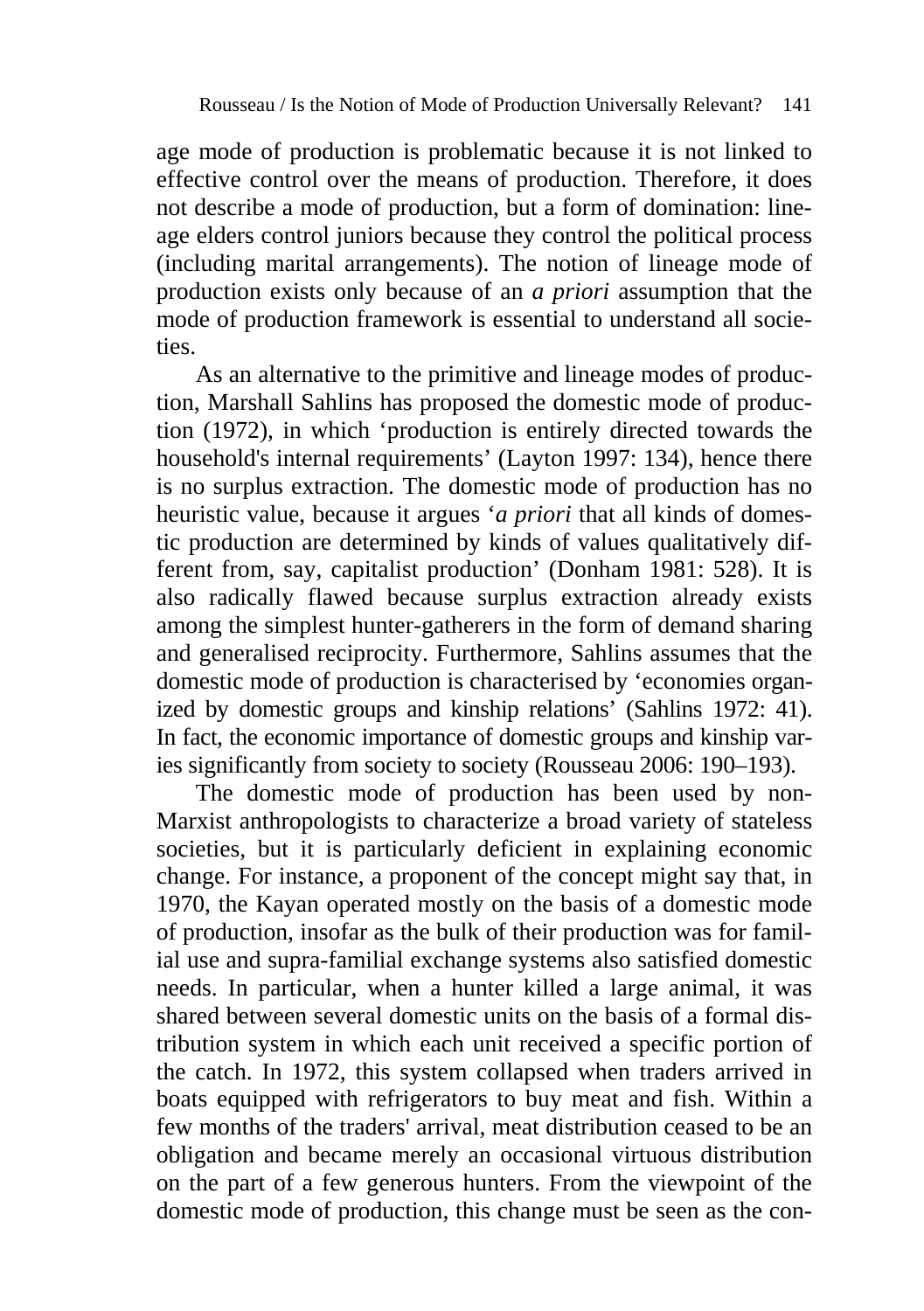sequence of new mercantile values. In fact, it can be explained much more efficiently on the basis of trading practices already present in the 'traditional' economy but not applicable to game until refrigerated boats came on the scene.

Similarly, I am not convinced that the notion of ancient mode of production is justified. For Hindess and Hirst (1975: 82), its surplus appropriation is established by right of citizenship: surplus is accumulated in a number of ways by the state and redistributed to citizens. This is certainly a form of domination, and appropriation undoubtedly takes place, but I don't see how this is a mode of production. In the same way, I do not think the notion of Asiatic mode of production adequately links surplus appropriation by the state (through the collection of taxes and tributes) with control over the means of production. It only specifies political control. Therefore, classes are probably present in all societies that have been seen as examples of the Asiatic mode of production, but the existence of a mode of production is doubtful.

In conclusion, the notion of mode of production is of limited heuristic value in understanding foraging and small-scale sedentary societies, because it arbitrarily links surplus extraction with the control over the means of production. Socially defined control over the means of production is not a given in all human societies, but an emerging property of social complexification. Control over the means of production by the dominant sector(s) of society is incomplete except for feudalism, capitalism, and socialism. Marx developed the notion of mode of production in order to understand capitalism, where control over the means of production is crucial. While the concepts of primitive and lineage mode of production were developed to explain the antecedents of capitalism, they are inadequate conceptual tools to analyze these societies. The only reason they were developed was because of an *a priori* assumption that, if the notion of mode of production is so useful to understand feudal and capitalist societies, it must necessarily be useful for all societies. The evidence contradicts this.

# **SOCIAL CLASS**

If the notion of mode of production has a limited heuristic value for small-scale societies, this raises questions about the relevance of the concept of social class in understanding small-scale societies.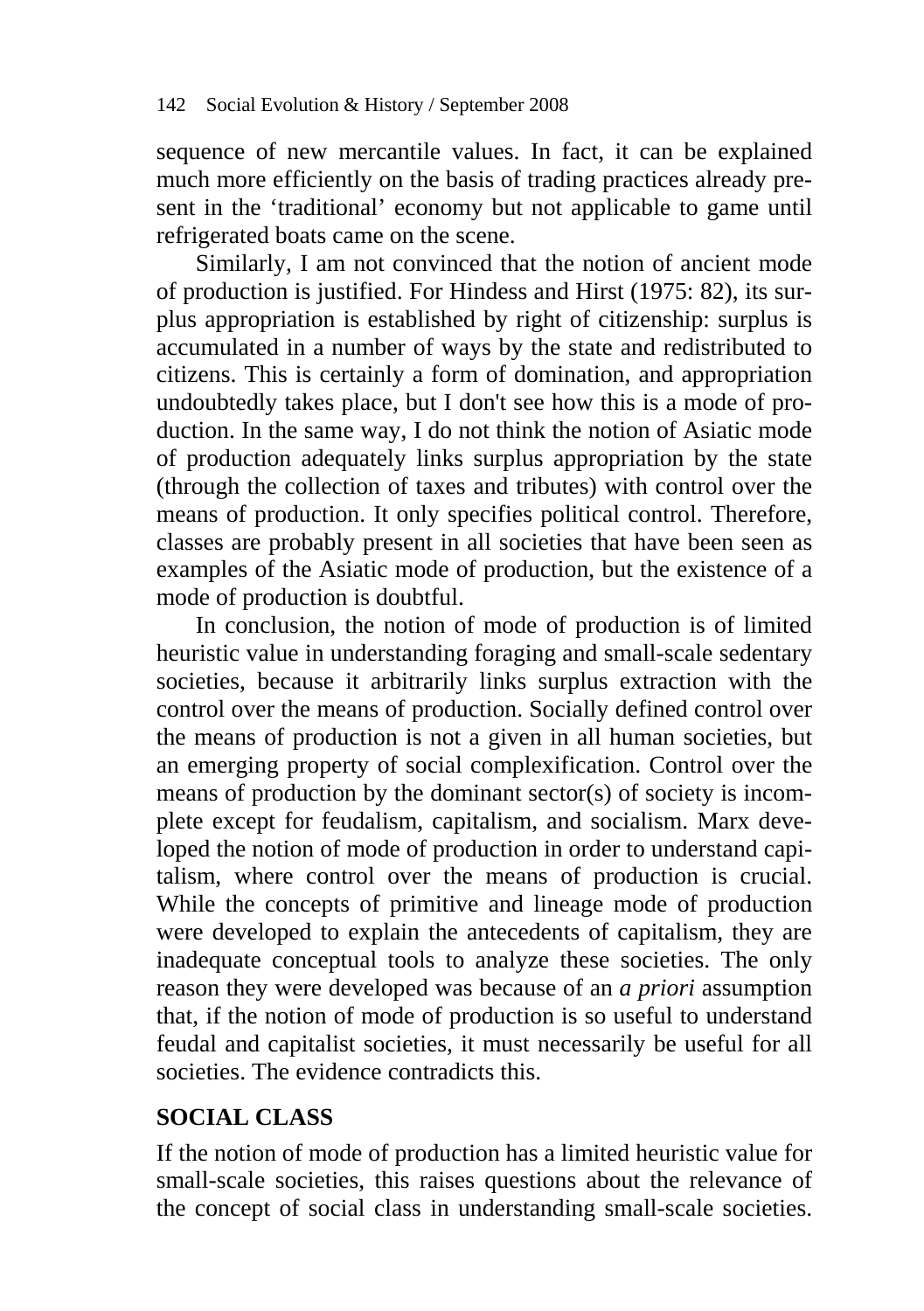Like 'mode of production', 'class' was first developed to understand industrial societies and was then extended to pre-industrial and stateless societies. There is a common core to Marxist definitions: classes are functional groupings that interact in an unequal manner on the basis of their positions in the relations of production. Poulantzas's (1973: 27–28) definition of class also accounts for the relationship between economy and ideology. For him, classes are groupings of socially-identified persons defined primarily but not exclusively by their place in the production process. Economy plays a central role in determining the nature of social classes, but they come into being through the combined effect of the economy, politics, and ideology. Classes are not abstract categories, but groupings of social agents who act collectively. Classes exist only if we can see their actions. A number of features – economic, political, and ideological – come together to form a specific class configuration. If a class analysis is not to be an artificial exercise, we must first identify social groupings with a collective action, and then we can find out how these groups came to be formed.

Common action is not sufficient to identify classes. For a grouping to be a class, its identity must be linked to the relations of production in that society<sup>4</sup>. Members of a class have common interests: some things are to their advantage because of their position in the relations of production and because of specific political and ideological factors. Members of a class are usually aware of these interests ('class consciousness'). Within a given society, all classes, by definition, have distinct interests; some classes have contradictory interests, *i.e.,* one exploits the other. I agree with all the above elements in the definition of 'class', except the need to link classes to control over the means of production.

As I argued in the previous section, modes of production are emergent structures that are rarely present in middle-range societies, although various forms of exploitation already exist among them. If surplus extraction can take place without control over the means of production, it is unwise to construct a concept of class strictly based on this link, as this makes it more difficult to understand historical transformations. On this basis, I would reformulate Poulantzas's definition as follows. Social classes are groupings of socially-identified agents defined primarily but not exclusively by their place *in the process of exploitative surplus appropriation*.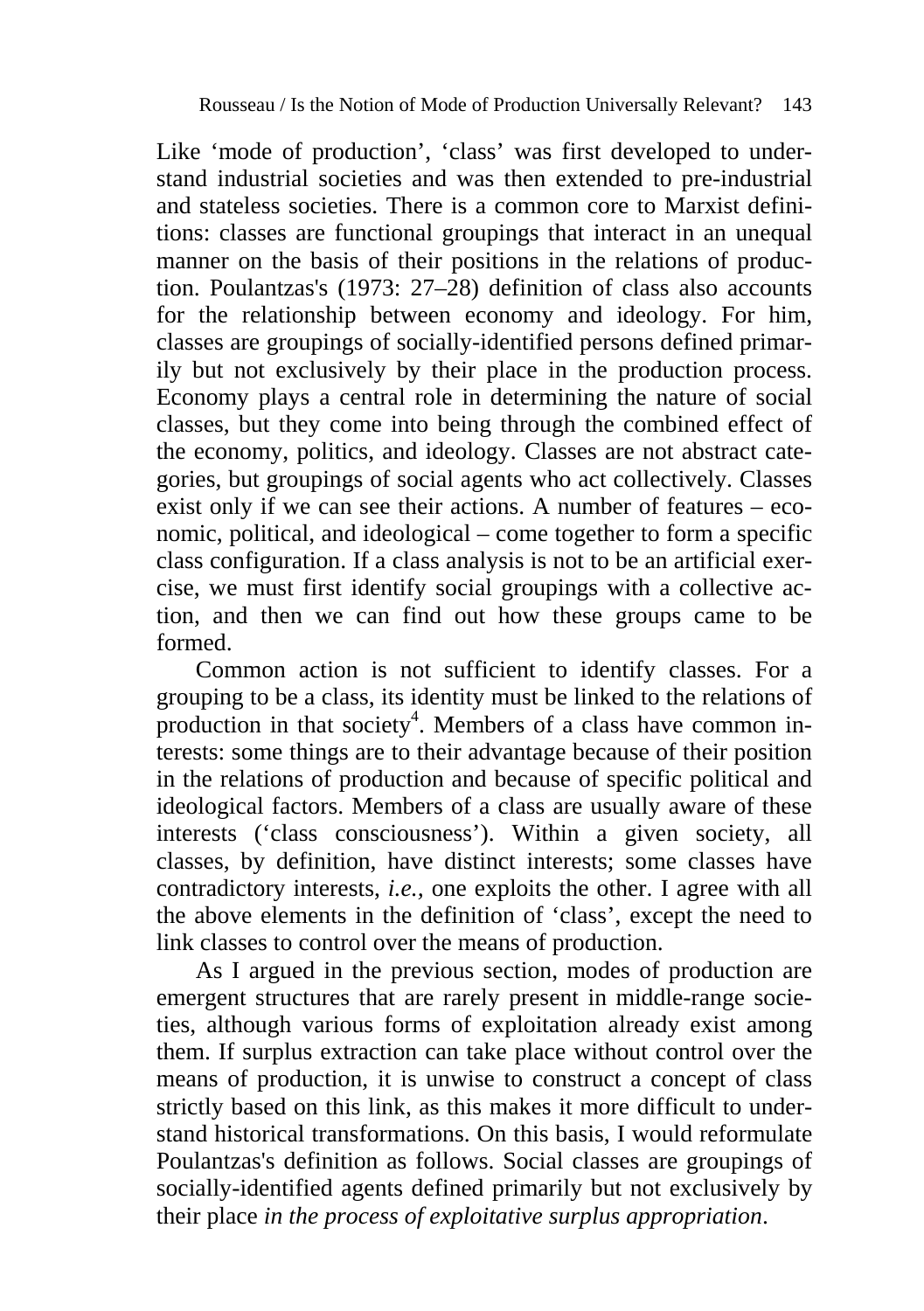#### Similarly, Donald (1985: 241) suggests that

class is present in a society when significant segments of that society have relatively permanent differential access to resources and/or power. In addition, a class must, in principle, be capable of reproducing itself biologically. This precludes gender or age categories from being regarded as classes.

His formulation raises the issue of the relevance of gender and age to class differences. For instance, Rey and Testart hold opposing views about the presence of classes in lineage societies. For Rey (1979: 60), 'The lineage mode of production … is characterised by class domination in which the chiefs who inherit power … exercise their power over local groups'. For Testart (1985: 246), there is no class opposition because the kinship relation between exploiter and exploited is a condition of exploitation in the lineage mode of production. The kinship relation is as important as the exploitative relationship, hence the latter does not constitute a fundamental rupture between exploiters and exploited. On this issue, I side with Testart. There is a significant threshold between societies in which exploiters and exploited are relatives and those where exploiters and exploited form separate sectors.

In an earlier paper (Rousseau 1979a), I used the notion of class to understand Kayan stratification. I argued that, while the Kayan have four strata, one can identify three classes. This conclusion helped make sense of an apparent anomaly in Kayan stratification, whereby the *hipuy*, whom we might gloss as 'lower aristocrats', are ritually identified with the *maren* (chiefly stratum), but socially integrated with the *panyin* (commoners) (Rousseau 2006: 171–178). As the distinctions between chiefly stratum, commoners, and slaves form the basic structure of Kayan society, defined by surplus appropriation, the stratification system serves to legitimate the social structure. Strata are hereditary, with a preference for stratum endogamy. It becomes possible to believe that the different strata have different natures justifying their respective privileges and obligations. This corresponds to my definition of social classes as groupings of socially identified persons defined primarily by their place in the process of exploitative surplus appropriation, with reference to politics and ideology (including religious beliefs and practices). The *hipuy* are a consequence of this class situation.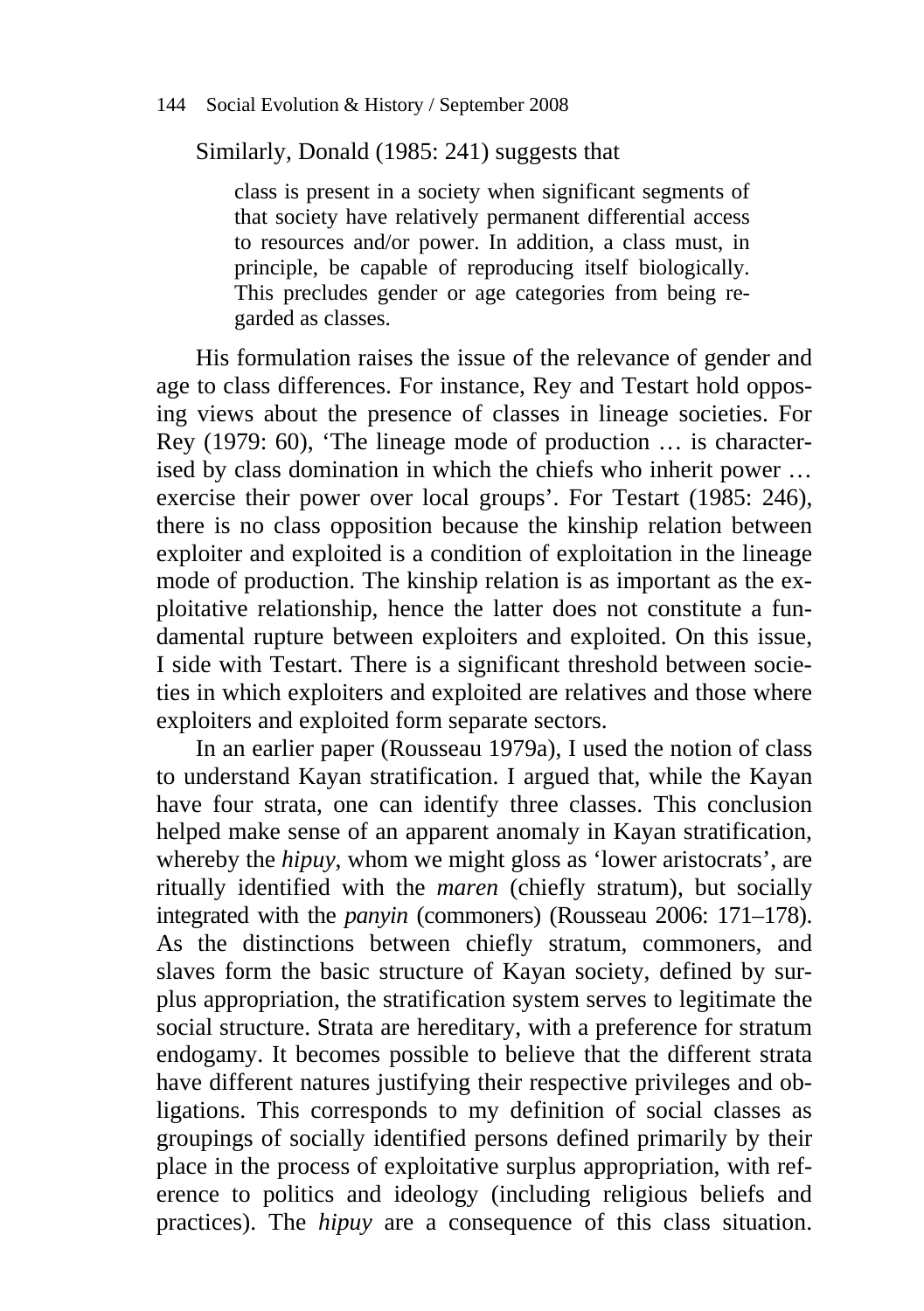If there are too many *maren*, some of them are drones, and why should they deserve corvées? The *hipuy* stratum provides the solution. They are supernumerary *maren* who have ceased to play a chief role. By redefining them as *hipuy*, one protects the supernatural (and 'natural') definition of strata, because the *hipuy* use the same ritual devices as the *maren*. The *hipuy* stratum plays another role. The rigidity of the Kayan stratification systems seems to preclude upward mobility. In fact, if ambitious *panyin* can demonstrate the presence of aristocratic ancestors (*maren* or *hipuy*) in their pedigree, they can argue that they are really *hipuy* too. They do not make this claim verbally, but by performing aristocratic rituals. If nothing wrong happens to them in the following months, this is seen as a supernatural validation of their claim (Rousseau 1979a: 229–231).

In this analysis, social classes and strata are equally 'real'. The strata are obvious social categories. The classes are also real groupings with specific action, not only constructs of the analyst. In my fieldwork, I routinely observed statements and actions demonstrating class consciousness. The *maren* knew they needed to maintain solidarity in order to continue to rule their followers (*Ibid.:* 232– 233). Commoners (*i.e., panyin* and *hipuy*) also recognised that the chief's interests were often contradictory to theirs. This classconsciousness was not revolutionary, because they did not see the possibility of transforming the system. Since World War II, there have been attempts to do so politically by trying to form commoner villages (*Ibid.:* 232), and religiously through an indigenous religious reform that made away with ritual distinctions between commoners and aristocrats (Rousseau 1998: Ch. 2). Both failed. The breakaway villages were forced to return to their original communities; the *maren* and the priests of the old religion managed to take control of the religious reform; the ritual contrasts between aristocrats and commoners were reinstated.

Similarly, the notion of class has been useful in understanding Northwest Coast societies (Rousseau 1979b; Ruyle 1973). On the other hand, it is not applicable to such societies as the New Guinea Highlands, where exploitation takes place primarily within the domestic unit. Classes are not coterminous with technological or economic complexity. For instance, the trading networks of New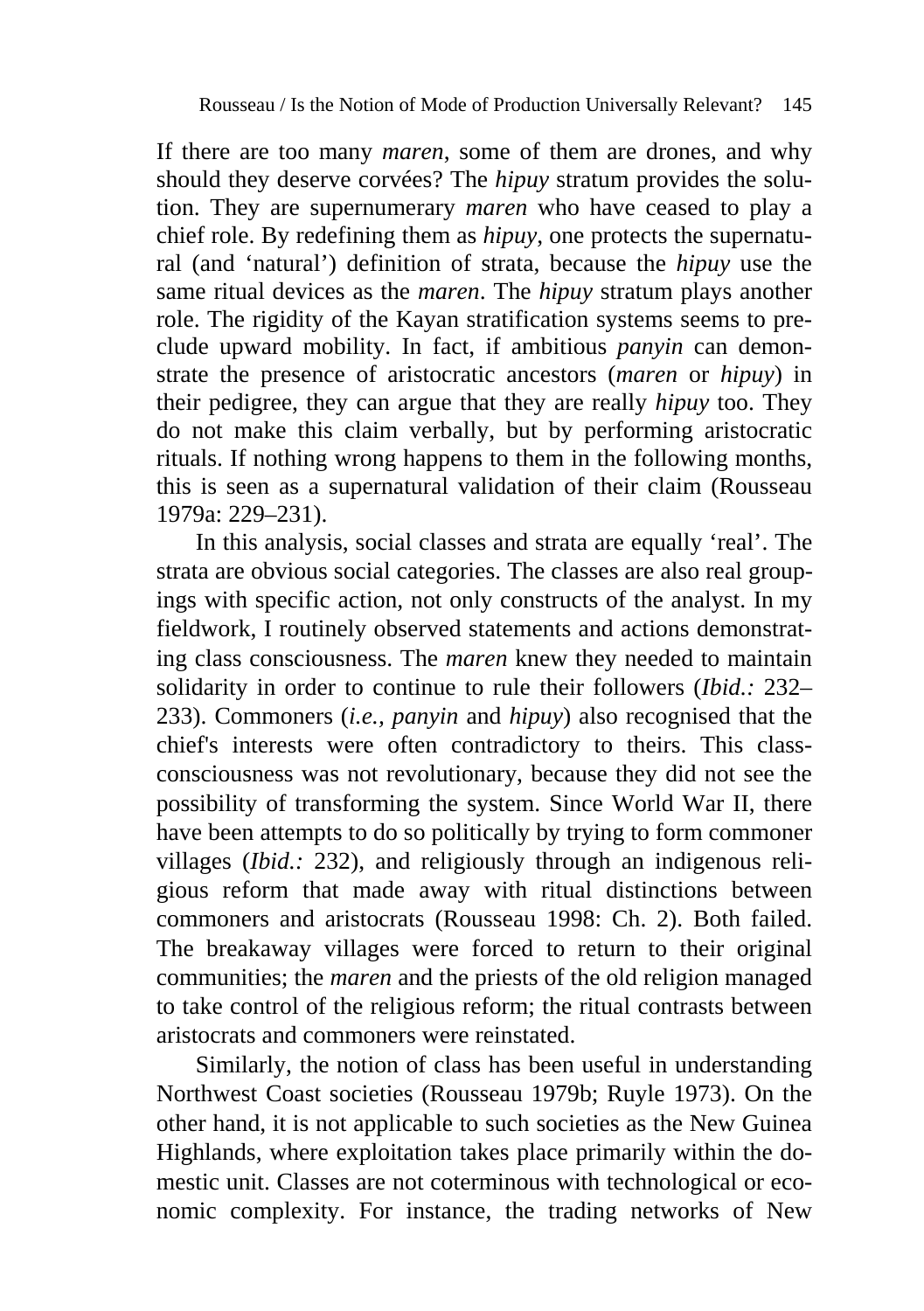Guinea Highland big men reach further than the local-level extraction of central Borneo chiefs. Many small-scale societies experience inequality without having classes. Social inequality is prior to, and broader than, class. The appearance of classes needs to be explained on the basis of pre-existing inequality. The Marxist argument about the class struggle being the motor for the evolution of societies is a coherent, if incomplete, explanation of state formation and the later vicissitudes of states, but it begs the question of what happened between the first delayed-return systems and the first class struggles. Surplus extraction precedes class struggles; it is itself predicated on the existence of social differentiation. The early forms of social differentiation are very different from those of class societies.

# **CONCLUSION**

Surplus appropriation exists in all societies. Furthermore, exploitative surplus appropriation can be present without exploiters having control over the means of production. Exploitation precedes the emergence of classes. Classes are present when a segment of society can expect, because of its socio-political position, to appropriate the labour (or produce) of another sector, and where this cleavage identifies fundamental differences of interest recognized by the participants. In later stages, it may lead to control over the means of production.

### **NOTES**

\* An early version of this paper is included in Rousseau (2006: 214–222). I thank McGill-Queen's University Press for permission to republish this argument in an expanded format.

<sup>1</sup> The nature of the productive unit is identified in each social formation. It often is the domestic unit, but there are other possibilities.

 $2^2$  Barnard (2004: 9) makes a related point when he suggests that we should talk of a 'foraging mode of thought' in order to 'direct our attention away from production, in the narrow, Marxist sense, and towards an understanding of social relations'.

<sup>3</sup> A lineage is constituted by consanguineal relatives who trace their descent to specific ancestors; they have a variety of rights and obligations because of their membership in their lineage.

4 For instance, Shivji's (1976) analysis of colonial and post-colonial Tanzania follows Poulantzas's conceptualisation. Tanzanian Asians form a class ('commercial bourgeoisie') not only because of their ethnic identity, but because this ethnic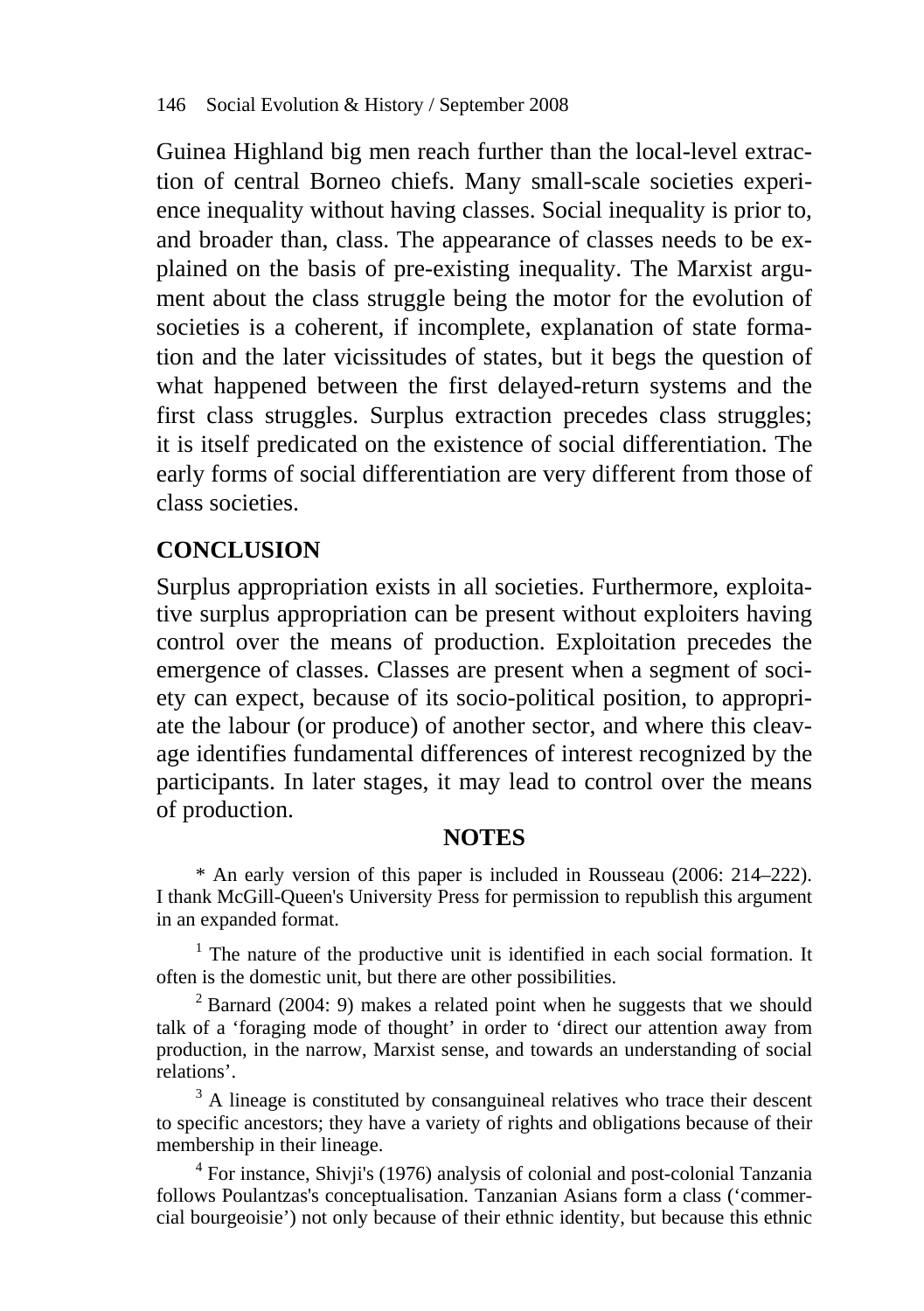Rousseau / Is the Notion of Mode of Production Universally Relevant? 147

identity is articulated to the relations of production organising Tanzanian society. Asians came to Tanzania because of colonialism and were expected to occupy a specific position in the economy.

#### **REFERENCES**

Barnard, A.

2004. Mutual Aid and the Foraging Mode of Thought: Re-reading Kropotkin on the Khoisan. *Social Evolution & History* 3(1): 3–21.

Blurton Jones, N. G.

1987. Tolerated Theft: Suggestions about the Ecology and Evolution of Sharing, Hoarding, and Scrounging. *Social Science Information* 26(1): 31–54.

Donald, L.

1985. On the Possibility of Social Class in Societies Based on Extractive Subsistence. In Thompson, M., Garcia, M. T., and Kense, F. J. (eds.), *Status, Structure and Stratification: Current Archaeological Reconstructions. Proceedings of the Sixteenth Annual [Chacmool] Conference* (pp. 237–244). Calgary: The Archaeological Association of the University of Calgary.

Donham, D. L.

1981. Beyond the Domestic Mode of Production. *Man (N. S.)* 16: 515–541.

Hindess, B., and Hirst, P. Q.

1975. *Pre-capitalist Modes of Production*. London: Routledge & Kegan Paul.

Layton, R.

1997. *An Introduction to Theory in Anthropology*. Cambridge: Cambridge University Press.

Marx, K.

1964. *Pre-capitalist Economic Formations (with an Introduction by Eric J. Hobsbawm)*. New York: International.

Meillassoux, C.

1960. Essai d'interprétation du phénomène économique dans les sociétés traditionnelles d'autosubsistance. *Cahier d'études africaines* 1: 38–67.

Poulantzas, N.

1973. On Social Classes. *New Left Review* 78: 27–54.

Rey, P.-P.

1975. The Lineage Mode of Production. *Critique of Anthropology*  1(3): 27–79.